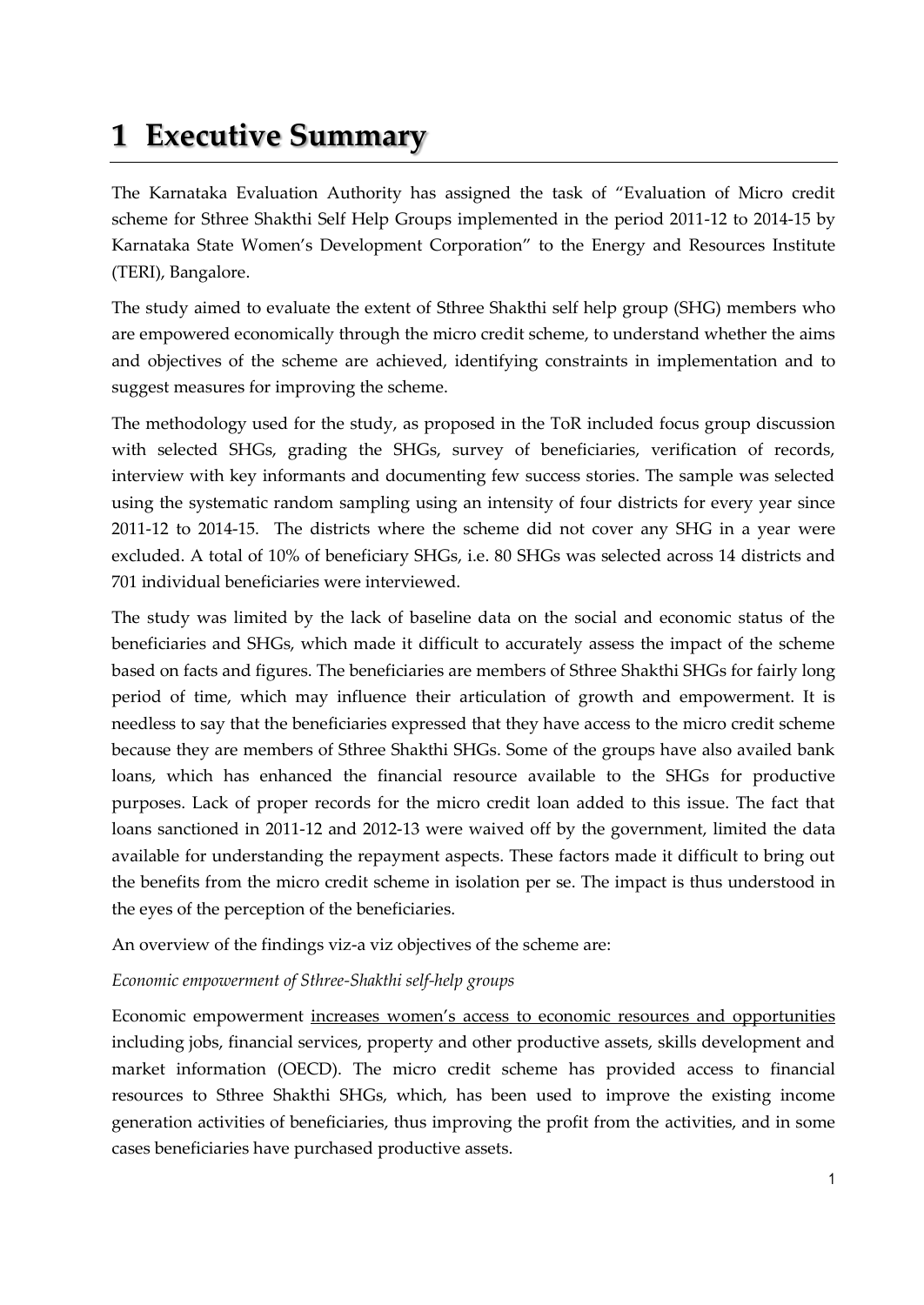## *Encourage self-employment*

The availability of micro credit has encouraged women to continue the existing income generating activities (51%) and in other cases (20%) motivated members to start up small productive activities by investing supplementary capital along with the micro credit. This percentage is based on total respondents interviewed.

*Create opportunities for involving in entrepreneurial activities, establish production centers and develop themselves*

As mentioned above, the micro credit scheme has provided a fillip to ongoing income generating activities, thus encouraging the SHG members to continue self – employment.

## *Attain financial self-sufficiency and economic empowerment of self-help groups*

This is a long term objective, which may be achieved through inputs from various external quarters and is strongly influenced by a clearly defined vision and attitude of the SHG members and their persistent efforts towards realizing the same. Micro credit is one of the external supporting factors that provides access to a pool of financial resources, which, if utilized optimally for productive purposes, promotes self-employment leading to economic empowerment.

A detailed analysis of the evaluation questions brought out interesting findings. The District Inspectors are not involved in the selection of beneficiaries, while the onus of repayment lies with them. The loan amount has been distributed equally among all members in 75% of the groups sampled. The scheme does not provide for skill development training, while some members have participated in trainings conducted by DWCD or other departments. Utilization of the loan amount brought out the following pattern: 70% respondents are engaged in local business, 2% carry out business in other places, 23% have not utilized loan amount for IGA, and 5% have not taken the loan from their SHG. Among those who utilized the loan for IGAs, nearly 72% have improved/ expanded existing businesses, while 28% claimed to have started new IGAs. There is no action taken for mis-utilization of loan for other purposes. None of the members were aware of the guidelines to put up a plaque stating that the IGA was supported by KSWDC. About 38% of the Sthree Shakthi SHGs have availed bank loans during the reference period of this study. Most of the SHGs (88%) make repayments through cash, while 4% SHGs have not repaid any amount till date.

Since the loans given in 2011-12 and 2012-13 are waived off, the repayment of loans given in 2013-14 was considered and it was found that most SHGs supported in 2013-14 have not repaid completely or have delayed. This may be attributed to the fact that people tended to refer to the precedence set in the earlier year and were hopeful of loan waiver. The repayments of SHGs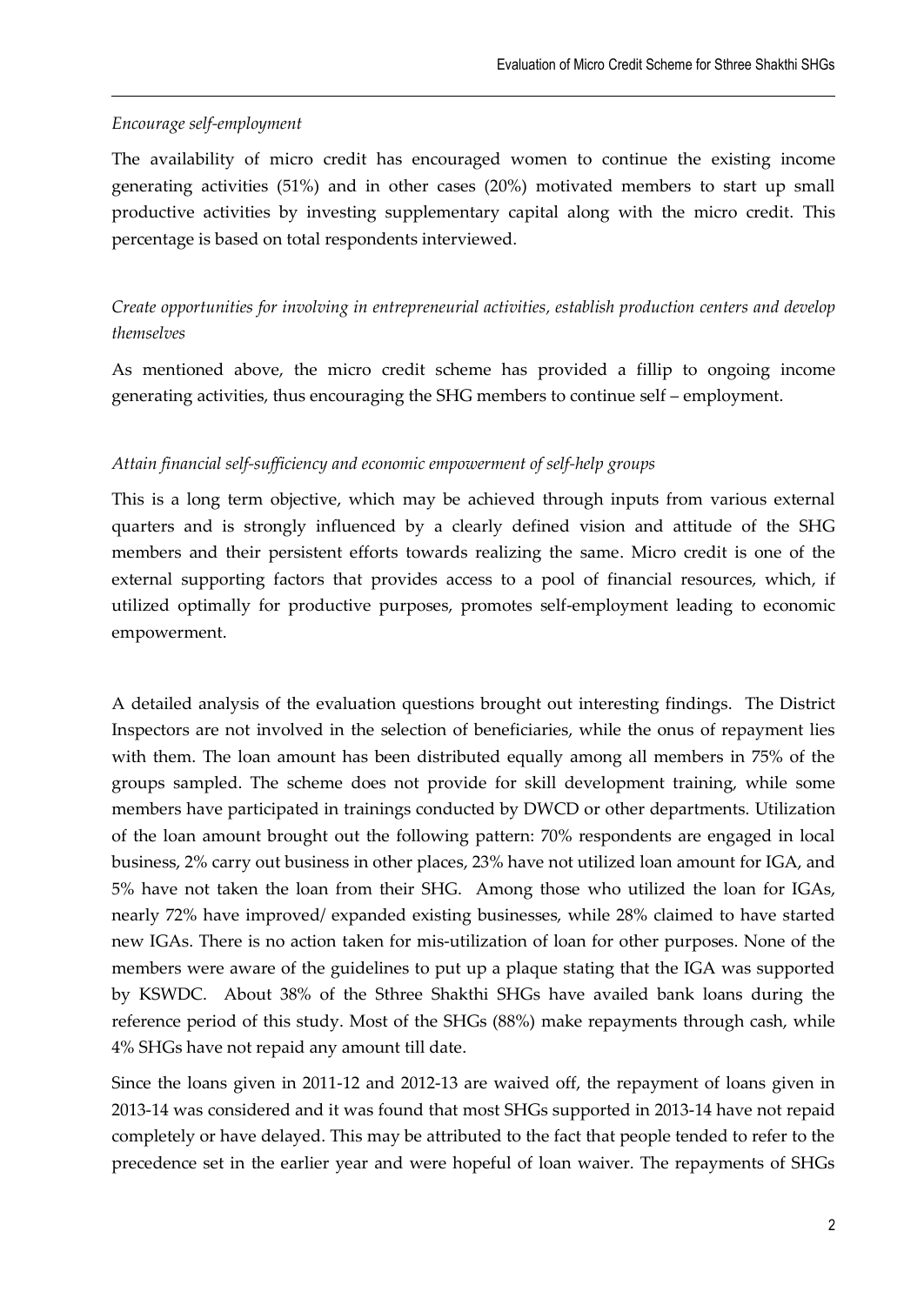supported in 2014-15 is better, in the sense that repayments are being made, albeit gradually. None of the SHGs have maintained a separate record for the micro credit loan received and utilised. The average time taken for loan disbursal from the date of receipt of application is about 60-120 days.

The output or impact of this scheme is closely intertwined with the benefits of being members of Sthree Shakthi SHGs over reasonably long period of time. The micro credit scheme has provided a pool of financial resources to the Sthree Shakthi SHGs and has been useful to the extent that its members have improved existing IGAs, while some others were motivated to start new IGAs. This has been particularly useful for groups that have not received any other loan or financial benefits for productive purposes. While it is difficult to gather the impact accrued solely from the micro credit scheme, coupled with the lack of baseline data of economic and social status of beneficiaries and SHGs, the positive growth of members due to the fairly long term membership in Sthree Shakthi SHGs cannot be discounted.

The SHG members stated that the Sthree Shakthi SHG has helped resolve economic and social problems and helped improve self-confidence, mobility, recognition in society and interaction with outsiders. The Sthree Shakthi platform had helped improve access to credit, improved habit of savings and provided access to loans at lower interest rates. The heterogeneity in response was found to be statistically significant indicating that some indicators of social and economic empowerment were affected more positively than the others. The extent of impact must be understood in the light of the fact that it is the perception of the beneficiaries.

| <b>SN</b> | <b>Questions</b>                                                                                                                                                    | Finding                                                                                                                                                                                                                                                                                                                                                                                       |
|-----------|---------------------------------------------------------------------------------------------------------------------------------------------------------------------|-----------------------------------------------------------------------------------------------------------------------------------------------------------------------------------------------------------------------------------------------------------------------------------------------------------------------------------------------------------------------------------------------|
| 1.        | Whether district<br>managers<br>are<br>making proper selection of SHGs?<br>In how many cases (percentage<br>wise) the selection was found to be<br>faulty? And how? | District Managers are not involved in selection of<br>SHGs. Anganwadi workers and supervisors are<br>grading the SHGs and selecting them.<br>As per guidelines preference must be given to A and B<br>grade groups. However as per grading done by<br>evaluation team, 49% groups are 'C 'grade, 41% are<br>'B' grade and 10% are 'A' grade.<br>Selection of beneficiaries from disadvantaged |
|           |                                                                                                                                                                     | sections- it was found that 80% (229 members) are<br>illiterate, 18% (51 members) are widows and 2% (7<br>members) are physically challenged                                                                                                                                                                                                                                                  |

The answers to evaluation questions are as follows: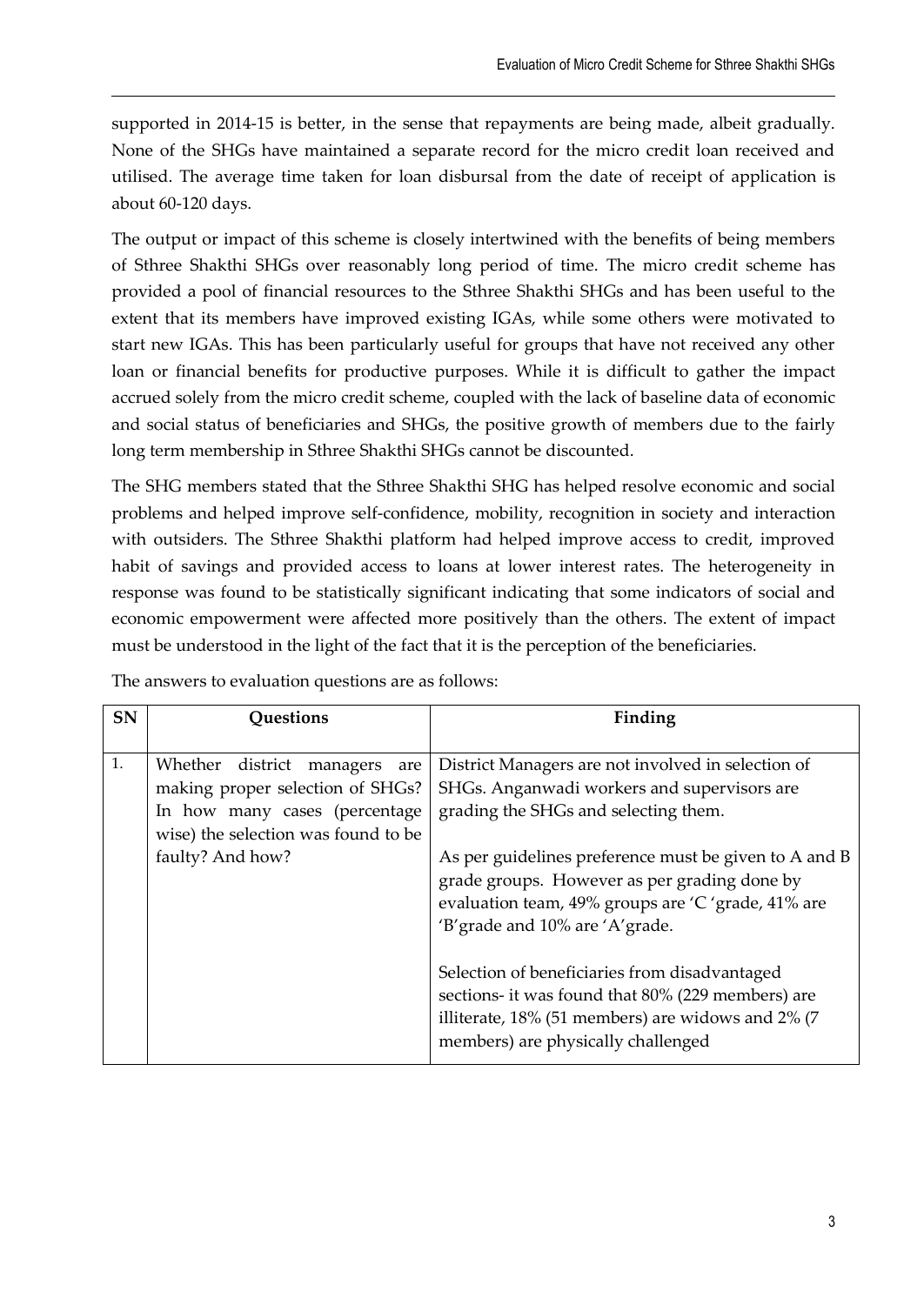| SN | Questions                                                                                                                                                                                                     | Finding                                                                                                                                                                                                                                                                                                                                                                                              |
|----|---------------------------------------------------------------------------------------------------------------------------------------------------------------------------------------------------------------|------------------------------------------------------------------------------------------------------------------------------------------------------------------------------------------------------------------------------------------------------------------------------------------------------------------------------------------------------------------------------------------------------|
| 2. | Whether<br>the loan<br>is<br>amount<br>distributed<br>all<br><b>SHGs</b><br>among<br>members and equally? If not, how<br>it is distributed? And why?                                                          | The micro credit loan has been distributed equally<br>among all SHG members in 75% (60 groups) and in<br>25% SHGs (20 groups) it has not been distributed<br>equally among all members. Among the 20 groups<br>where it has not been distributed equally, in 17<br>groups, the amount has been given to few members<br>based on priority/ need, and in other cases it has been<br>used for group IGA |
| 3. | Whether Sthree shakthi groups<br>platforms have helped solve the<br>economic and social problems of<br>its members. If yes, to what extent?<br>Interesting cases may please be<br>documented as case studies? | 92% of the respondents stated that Sthree Shakthi<br>groups have helped solve economic problems (54%<br>considerable extent, 46% some extent, 1% less extent).<br>91% respondents stated that Sthree Shakthi groups<br>have helped solve social problems (42% considerable<br>extent, 55% some extent, 3% less extent).                                                                              |
| 4. | What are the skill development<br>imparted<br>training<br>been<br>to<br>members of Sthree shakthi groups?<br>Whether this training has been<br>helpful? If yes, how and to what<br>extent?                    | There is no component of providing skill training<br>under the micro credit scheme per se.<br>However, 63% of the respondents stated that they<br>have not undergone any skill training programme,<br>while 37% have participated in skill training<br>programme conducted by other agencies. 92% of them<br>stated that it was useful                                                               |
| 5. | Whether SHGs have given the<br>correct and full amount of the loan<br>sanctioned<br>their<br>members<br>to<br>timely? If not, what are the<br>deviations and why?                                             | The micro credit loan amount has been given in full to<br><b>SHG</b> members                                                                                                                                                                                                                                                                                                                         |
| 6. | Whether the SHG members have<br>undertaken small business after<br>availing the benefits? If so, have<br>they continued with the activity? If<br>not, reasons to be furnished?                                | 72% respondents have undertaken small business<br>after availing the benefits, 23% members have not<br>undertaken small business after availing the benefits,<br>while 5% of the respondents had not availed the loan                                                                                                                                                                                |
| 7. | In how many units established by<br>SHGs plaques Viz namely 'Unit<br>financed by<br>Karnataka<br><b>State</b><br>women Development corporation"<br>was not displayed and why?                                 | None of the members engaged in IGA had displayed a<br>plaque stating that the unit was financed by KSWDC<br>due to lack of awareness                                                                                                                                                                                                                                                                 |
| 8. | Whether the beneficiaries<br>are<br>utilizing the loan for the purpose<br>for which it was sanctioned? If not<br>what action is taken in case of<br>utilization?                                              | 23% (161 members) had not utilized the micro credit<br>loan for IGA. The SHGs had not taken any action for<br>the same, neither had the KSWDC or DWCD                                                                                                                                                                                                                                                |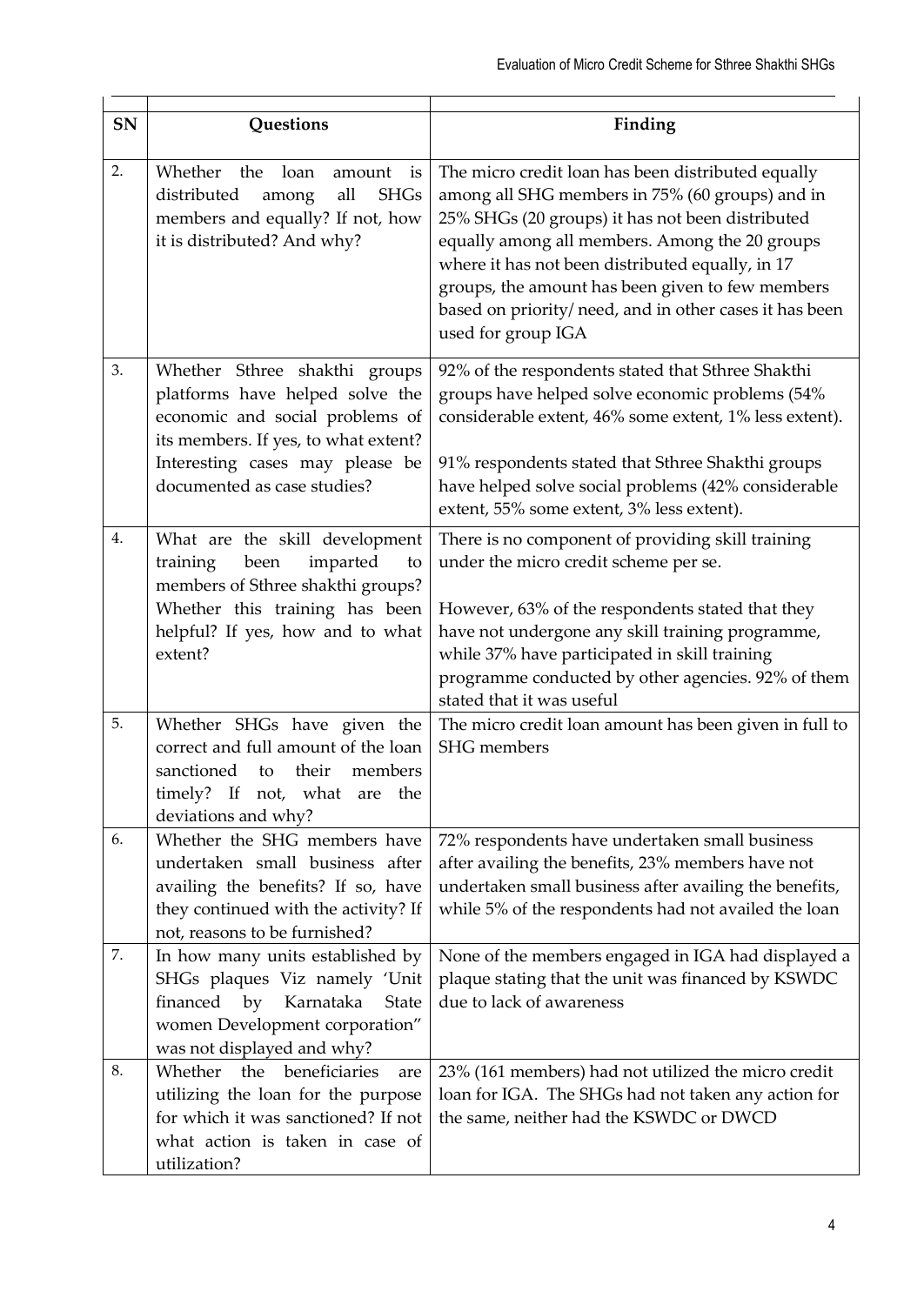| SN  | <b>Questions</b>                                                                                                                                                                                                                                              |                                                | Finding                                                                                                                                                                                                                   |                |                                           |                                                  |                                                      |  |
|-----|---------------------------------------------------------------------------------------------------------------------------------------------------------------------------------------------------------------------------------------------------------------|------------------------------------------------|---------------------------------------------------------------------------------------------------------------------------------------------------------------------------------------------------------------------------|----------------|-------------------------------------------|--------------------------------------------------|------------------------------------------------------|--|
| 9.  | What is the amount of loan (year<br>wise) taken from banks by the<br>SHG selected for evaluation?<br>Whether the loan has been repaid<br>timely and completely? if not,<br>what is the payment percentage<br>and what are reasons for cases of<br>non-payment |                                                | Among the 80 SHGs covered under the study, 38% (30<br>SHGs) have availed bank linkage during the study<br>reference years                                                                                                 |                |                                           |                                                  |                                                      |  |
|     |                                                                                                                                                                                                                                                               |                                                | Year                                                                                                                                                                                                                      | Loan<br>Amount | Repayment                                 | Repayment<br><b>Balance</b>                      |                                                      |  |
|     |                                                                                                                                                                                                                                                               |                                                | 2011-12                                                                                                                                                                                                                   | 7.30           | 7.30                                      | 0                                                |                                                      |  |
|     |                                                                                                                                                                                                                                                               |                                                | 2012-13                                                                                                                                                                                                                   | 9.85           | 7.59                                      | 2.25                                             |                                                      |  |
|     |                                                                                                                                                                                                                                                               |                                                | 2013-14                                                                                                                                                                                                                   | 10.89          | 9.54                                      | 1.34                                             |                                                      |  |
|     |                                                                                                                                                                                                                                                               |                                                | 2014-15                                                                                                                                                                                                                   | 22.50          | 16.50                                     | 6.00                                             |                                                      |  |
|     |                                                                                                                                                                                                                                                               |                                                | <b>Total</b>                                                                                                                                                                                                              | 50.54          | 40.94                                     | 9.59                                             |                                                      |  |
|     |                                                                                                                                                                                                                                                               |                                                | The repayment percentage could not be calculated<br>since the demand figures were not available. There<br>were no cases of defaulting and overdue loans in the<br>case of bank loans.                                     |                |                                           |                                                  |                                                      |  |
| 10. | Has the economic condition of the<br>beneficiary families improved? If<br>not, give details                                                                                                                                                                   |                                                |                                                                                                                                                                                                                           |                | extent, 56% some extent, 1% less extent). | joining the Sthree Shakhti SHG (43% considerable | 92% respondents expressed that it had improved after |  |
| 11. | Please document 3-4 outstanding<br>examples of success under the<br>scheme<br>which is worthy<br>of<br>emulation and being flagged as<br>case studies, similarly, are there<br>some examples of failure that<br>result in learning for future?                |                                                | Case studies have been documented. There were no<br>specific cases of failure among the samples studied                                                                                                                   |                |                                           |                                                  |                                                      |  |
| 12. | Are the repayment cheques sent by                                                                                                                                                                                                                             |                                                |                                                                                                                                                                                                                           |                |                                           |                                                  | 71 (89%) out of 80 SHGs made payment through cash,   |  |
|     | the groups sent to the corporation                                                                                                                                                                                                                            | while 6 (7%) SHGs made payment through account |                                                                                                                                                                                                                           |                |                                           |                                                  |                                                      |  |
|     | every month? If not, what is the                                                                                                                                                                                                                              |                                                | payee cheque/ demand draft, 3 (4%) SHGs have not                                                                                                                                                                          |                |                                           |                                                  |                                                      |  |
|     | duration of delay and why?                                                                                                                                                                                                                                    |                                                | made any repayment till date.                                                                                                                                                                                             |                |                                           |                                                  |                                                      |  |
|     |                                                                                                                                                                                                                                                               |                                                | District Inspectors credit the cash into the account of<br>the KSWDC every month, while in some cases, they<br>credited it after a large sum was collected. The<br>frequency of crediting into the account varied widely. |                |                                           |                                                  |                                                      |  |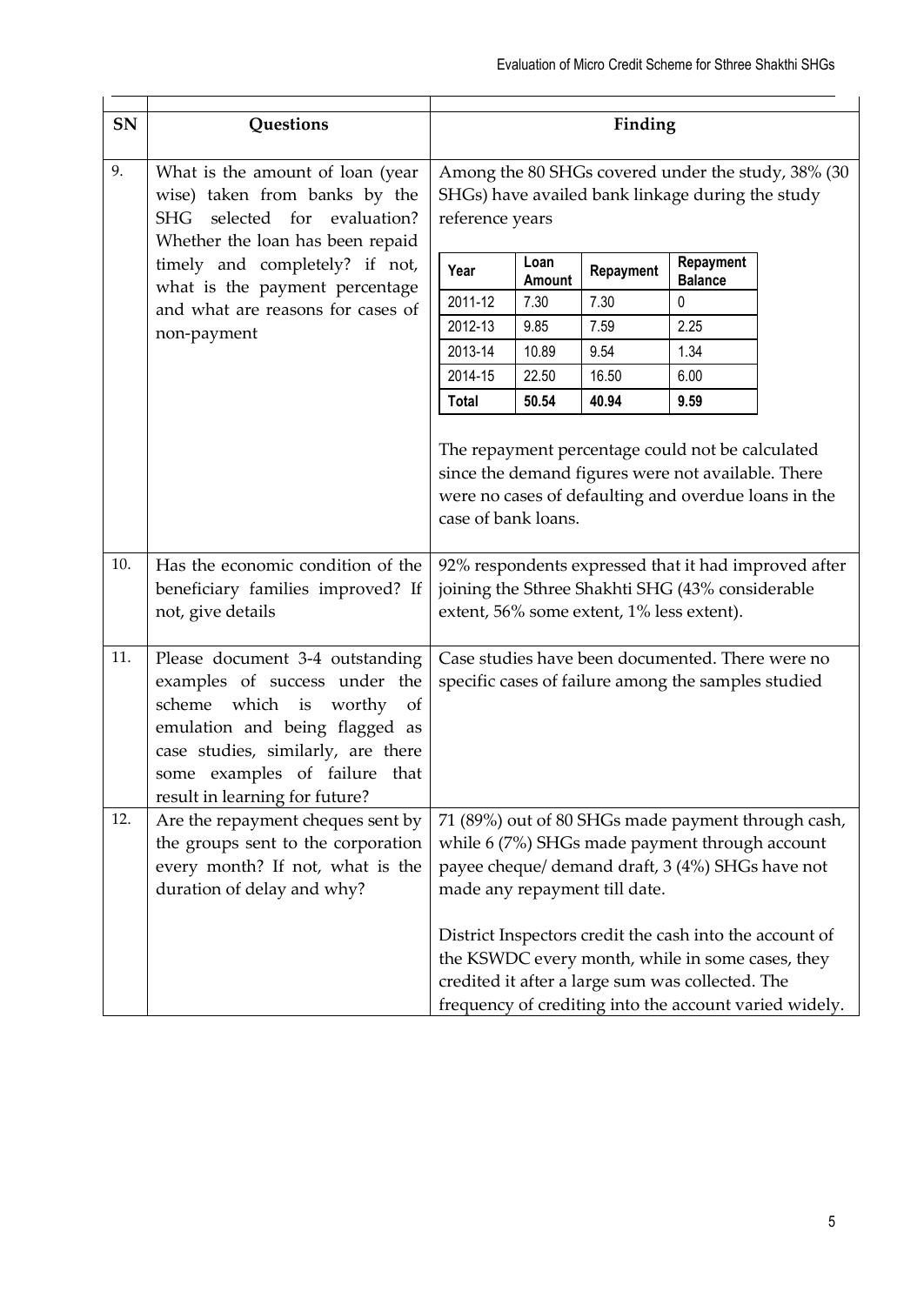| SN  | Questions                                                                                                                                                                                                                                                                                                               |                                                                                                                                                                                                                                                                                                                                                                                                                                                                                                                                                                                                                                                                                                                                                                                                                                                                          |
|-----|-------------------------------------------------------------------------------------------------------------------------------------------------------------------------------------------------------------------------------------------------------------------------------------------------------------------------|--------------------------------------------------------------------------------------------------------------------------------------------------------------------------------------------------------------------------------------------------------------------------------------------------------------------------------------------------------------------------------------------------------------------------------------------------------------------------------------------------------------------------------------------------------------------------------------------------------------------------------------------------------------------------------------------------------------------------------------------------------------------------------------------------------------------------------------------------------------------------|
|     |                                                                                                                                                                                                                                                                                                                         | Finding                                                                                                                                                                                                                                                                                                                                                                                                                                                                                                                                                                                                                                                                                                                                                                                                                                                                  |
| 13. | What<br>constraints<br>the<br>of<br>are<br>financial flow from government to<br>groups and within the groups?<br>How to further streamline the<br>process?                                                                                                                                                              | 39% of the groups received the amount within 60-120<br>days, 24% groups received it within 30-60 days, while<br>19% groups received it within 180 - 240 days.<br>Time delay, lack of guidance to prepare the<br>application & delay in receiving cheques from district<br>office are some of the constraints they are facing.<br>Better guidance, simplifying loan documents and<br>online transfer of amount will help in easing these<br>issues.                                                                                                                                                                                                                                                                                                                                                                                                                       |
| 14. | Which IGA is most prominent in<br>the taluk and most profitable in the<br>taluk? Is the most prominent IGA<br>the most profitable one too?                                                                                                                                                                              | Only 1-2 taluks were selected in some districts, hence<br>talukwise details seemed redundant. Overall, most<br>prominent or popular IGA is tailoring and related<br>activities such as garment, bag stitching, knitting and<br>embroidery, followed by cow rearing.<br>Hotel/ tea shop has the most profitable with an<br>average annual income of Rs. 84,000/-, followed by<br>grocery shop and related activities at Rs. 57, 923/-                                                                                                                                                                                                                                                                                                                                                                                                                                     |
| 15. | of<br>building<br>Areas<br>capacity<br>requirement of the sthree shakthi<br>groups                                                                                                                                                                                                                                      | 50% of respondents stated that they require training in<br>topics such as tailoring/fashion designing/<br>embroidery and animal husbandry, followed by<br>business development and management/new IGAs                                                                                                                                                                                                                                                                                                                                                                                                                                                                                                                                                                                                                                                                   |
| 16. | To grade the SHGs and various<br>factors of the scheme like group<br>size, savings, recoveries, meetings,<br>maintenance of books etc., IGA<br>wise. What is the correlation<br>between the groups graded and<br>income generating activities? If so,<br>what is the pattern emerging out<br>of this? Please elaborate. | Results of grading are 'A' grade 10%, 'B' grade 41%<br>and 'C' grade 49%. Correlation shows that higher the<br>group grade, higher will be the number of members<br>engaged in different types of IGA. Likewise, higher<br>the grade, higher will be the income from different<br>activities.<br>Pattern of IGAs based on group grade is:<br>50% of the members in 'A' grade groups are engaged in<br>Business/ Marketing sector related IGAs such as petty<br>shop/hotel/tea shop.<br>39% members in 'B' grade groups are engaged in<br>٠<br>animal husbandry related activities such as buffalo<br>rearing, cow rearing, goat rearing etc<br>In 'C 'grade SHGs pattern is somewhat mixed, 35% are<br>٠<br>engaged in business/ marketing related activities, 25%<br>are engaged in animal husbandry sector, 21% are<br>engaged in service sector IGA such as tailoring |
| 17. | Should the scheme be continued?<br>If no, why so? If yes, with what<br>modifications/recommendation                                                                                                                                                                                                                     | 97% expressed the need for continuation of the micro<br>credit scheme, while 3% expressed that it is not<br>required                                                                                                                                                                                                                                                                                                                                                                                                                                                                                                                                                                                                                                                                                                                                                     |